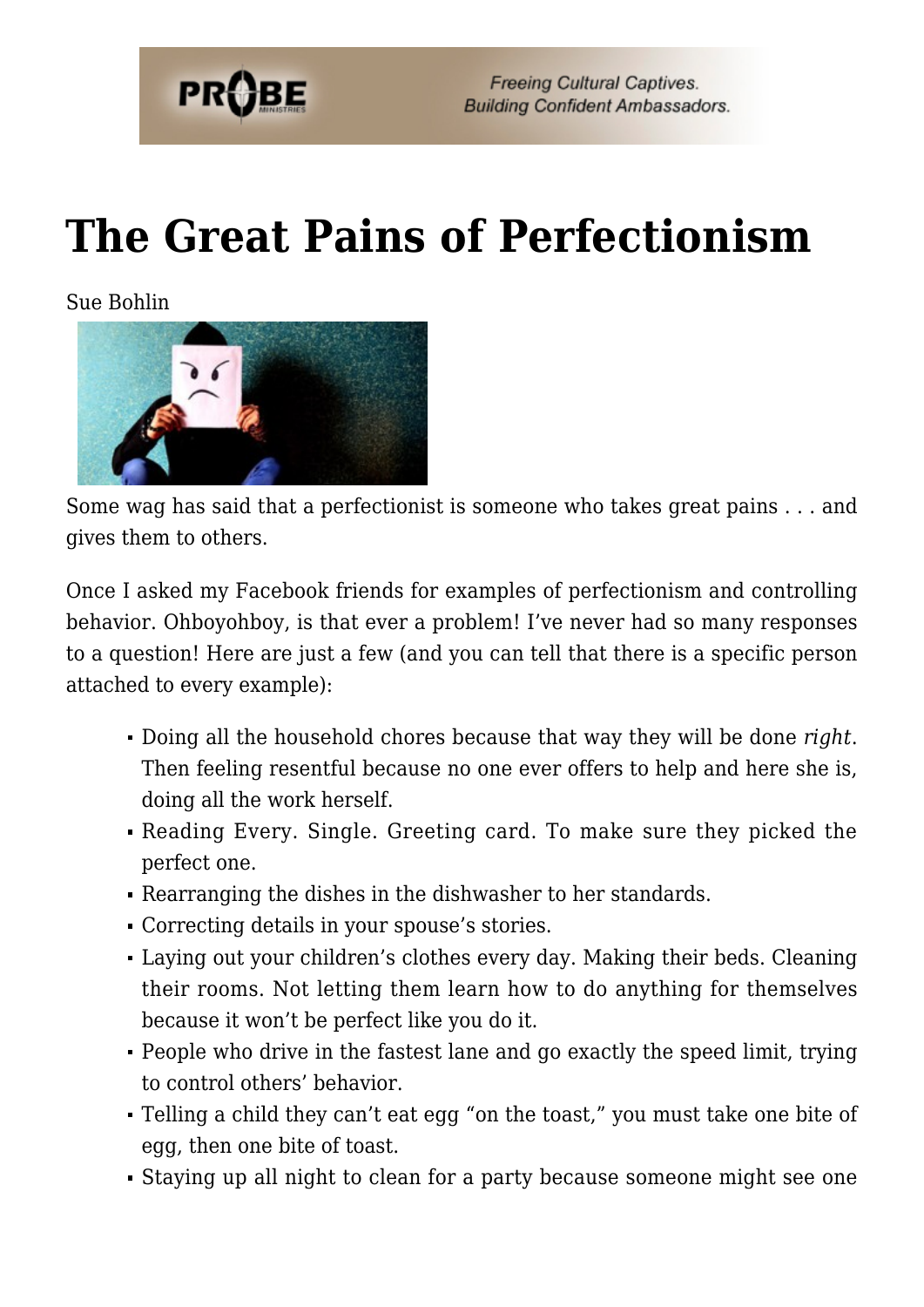

speck of dirt, or one thing out of place (as if someone is going to look in every corner of your house).

- After my mother vacuumed the living room floor, if she found footprints in the carpet, she lined us up and measured our feet to the prints. The culprit was made to bear the shame of messing up her hard work and had to re-vacuum the floor.
- If unhappy with your wife's figure, as she eats things you disapprove of, you actually remove it from her hands and throw it in the trash.
- The table top is dirty. If you don't use a tablecloth or placemats, you are scum and she won't eat your food. One time I stacked the placemats the wrong way (one on top of another instead of folding them to the inside and stacking them, so that the table dirt doesn't spoil them), and they all had to be washed. One time I unknowingly put clean laundry in the dirty laundry basket and it all had to be re-washed. She washed all kitchen knives, poured boiling water over them and baked them in the oven!

At the core of a controlling person is fear. "I am not okay and I'm going to be exposed as not okay." That fear makes them feel that life is outside of their control, so they have to manipulate other people and situations to get control back. I learned this when I was trying to control my high school son who kept making choices I didn't approve of, and I tried to pull in a third person to do SOMETHING to make him do what I wanted. That third person, who became one of my mentors, refused to be triangulated into the situation, and explained how my controlling behavior showed my panic at not being in control, and was a pathetic attempt to get it back. But since control has always been an illusion (like driving on ice!), it didn't work.

That's when I moved from control freak to *recovering* control freak.

The perfectionist's life purpose is the pursuit of the impossible, the ideal, the perfect-and the absence of pain. Usually this pursuit is at the expense of relationships. It's really hard to be in relationship with someone with unattainable